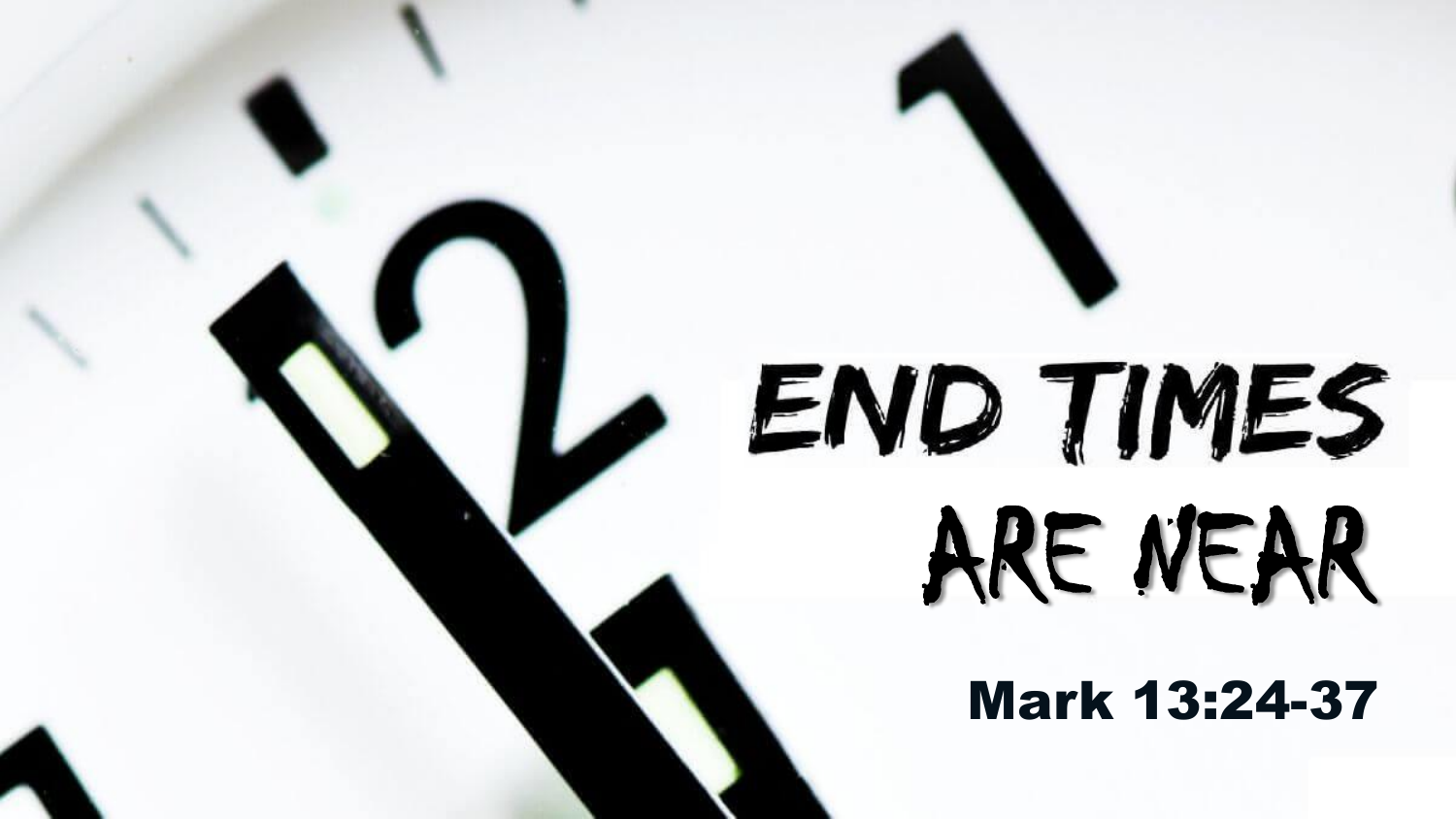**<sup>23</sup>** SO BE ON YOUR GUARD; I HAVE TOLD YOU EVERYTHING AHEAD OF TIME. **<sup>24</sup>** "BUT IN THOSE DAYS, FOLLOWING THAT DISTRESS, "'THE SUN WILL BE DARKENED, AND THE MOON WILL NOT GIVE ITS LIGHT;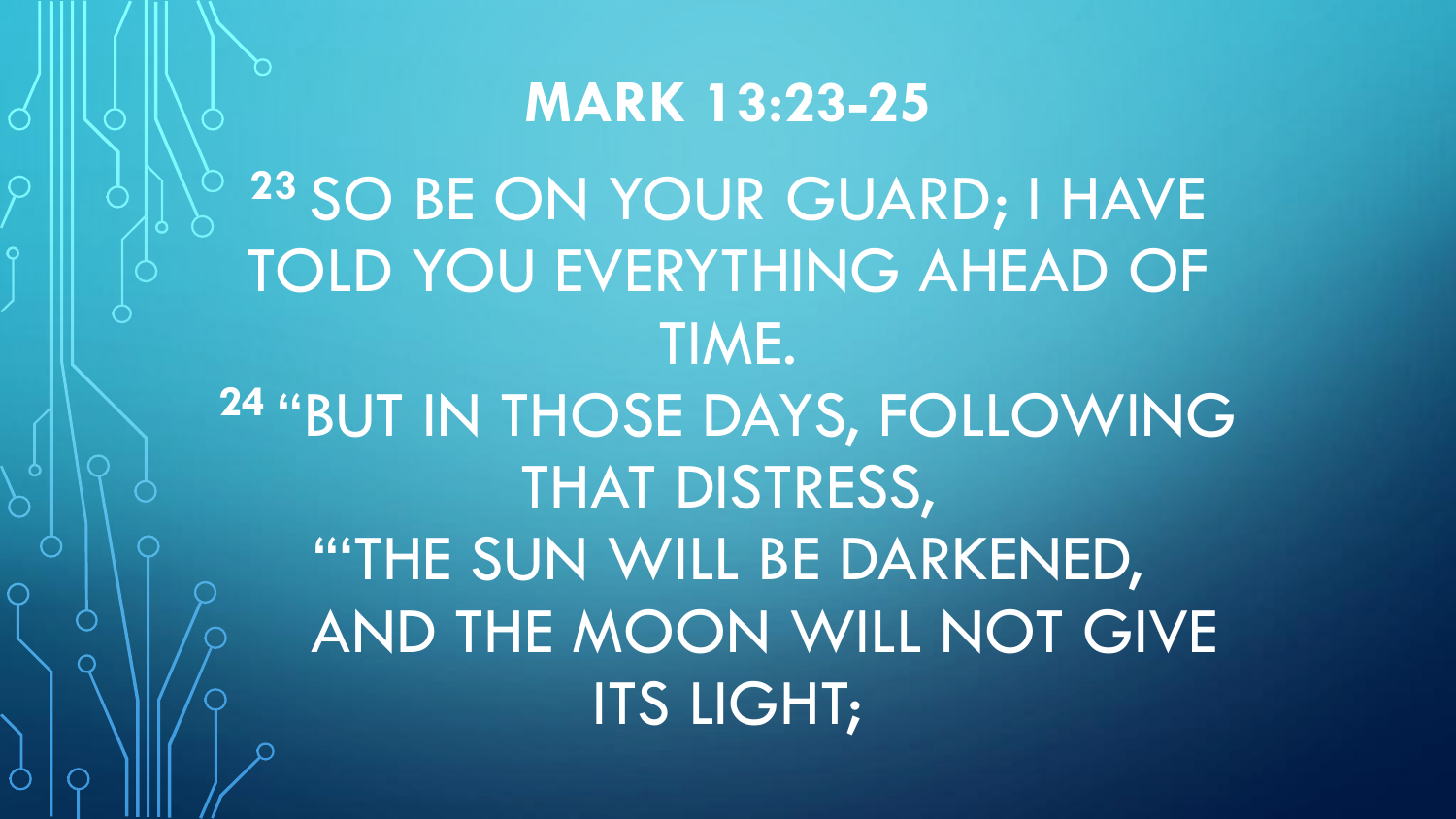## **MARK 13:23-25 <sup>25</sup>** THE STARS WILL FALL FROM THE SKY, AND THE HEAVENLY BODIES WILL BE SHAKEN.'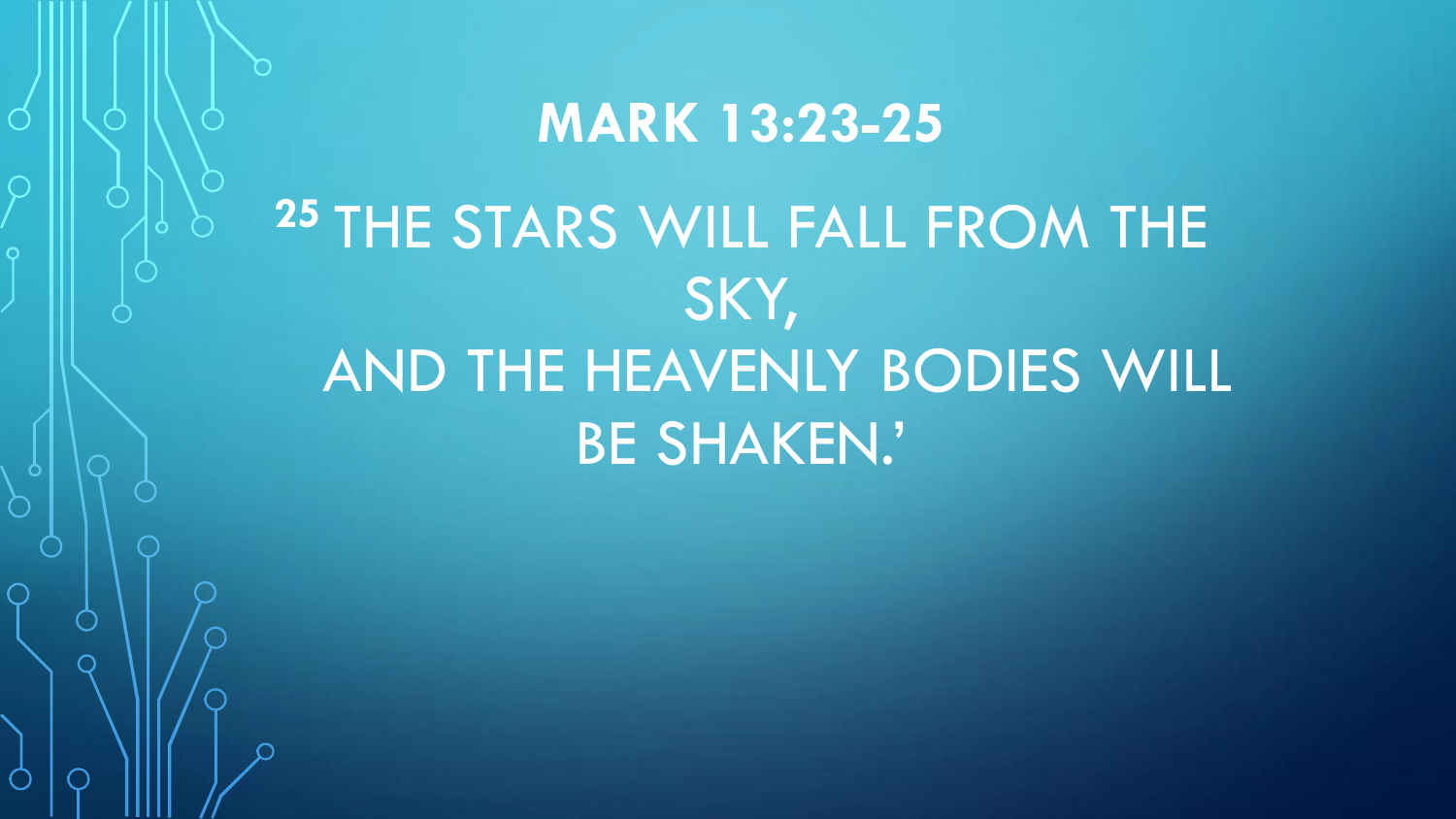**<sup>26</sup>** "AT THAT TIME PEOPLE WILL SEE THE SON OF MAN COMING IN CLOUDS WITH GREAT POWER AND GLORY. **<sup>27</sup>** AND HE WILL SEND HIS ANGELS AND GATHER HIS ELECT FROM THE FOUR WINDS, FROM THE ENDS OF THE EARTH TO THE ENDS OF THE HEAVENS.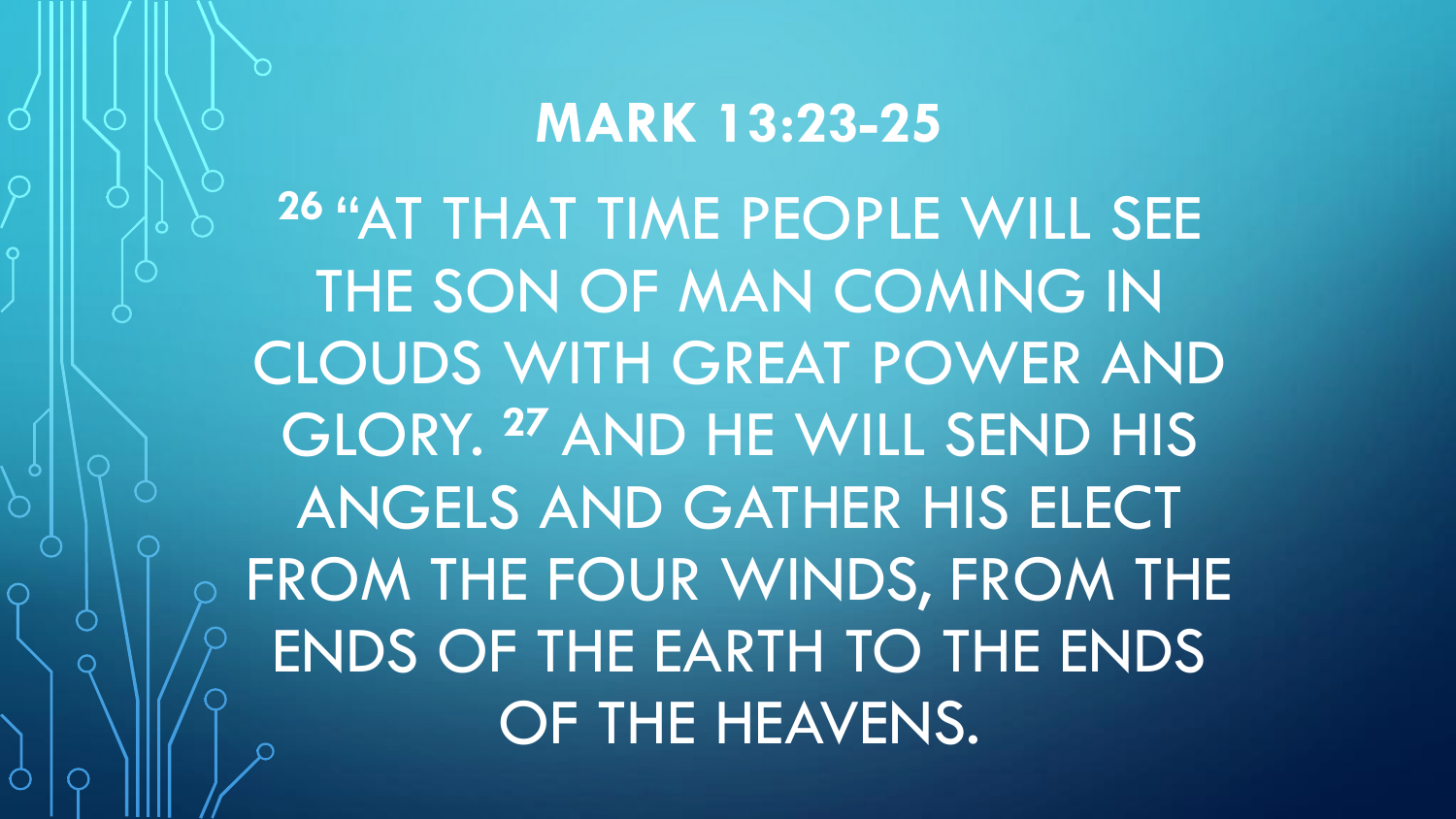**<sup>28</sup>** "NOW LEARN THIS LESSON FROM THE FIG TREE: AS SOON AS ITS TWIGS GET TENDER AND ITS LEAVES COME OUT, YOU KNOW THAT SUMMER IS NEAR. **<sup>29</sup>** EVEN SO, WHEN YOU SEE THESE THINGS HAPPENING, YOU KNOW THAT IT IS NEAR, RIGHT AT THE DOOR.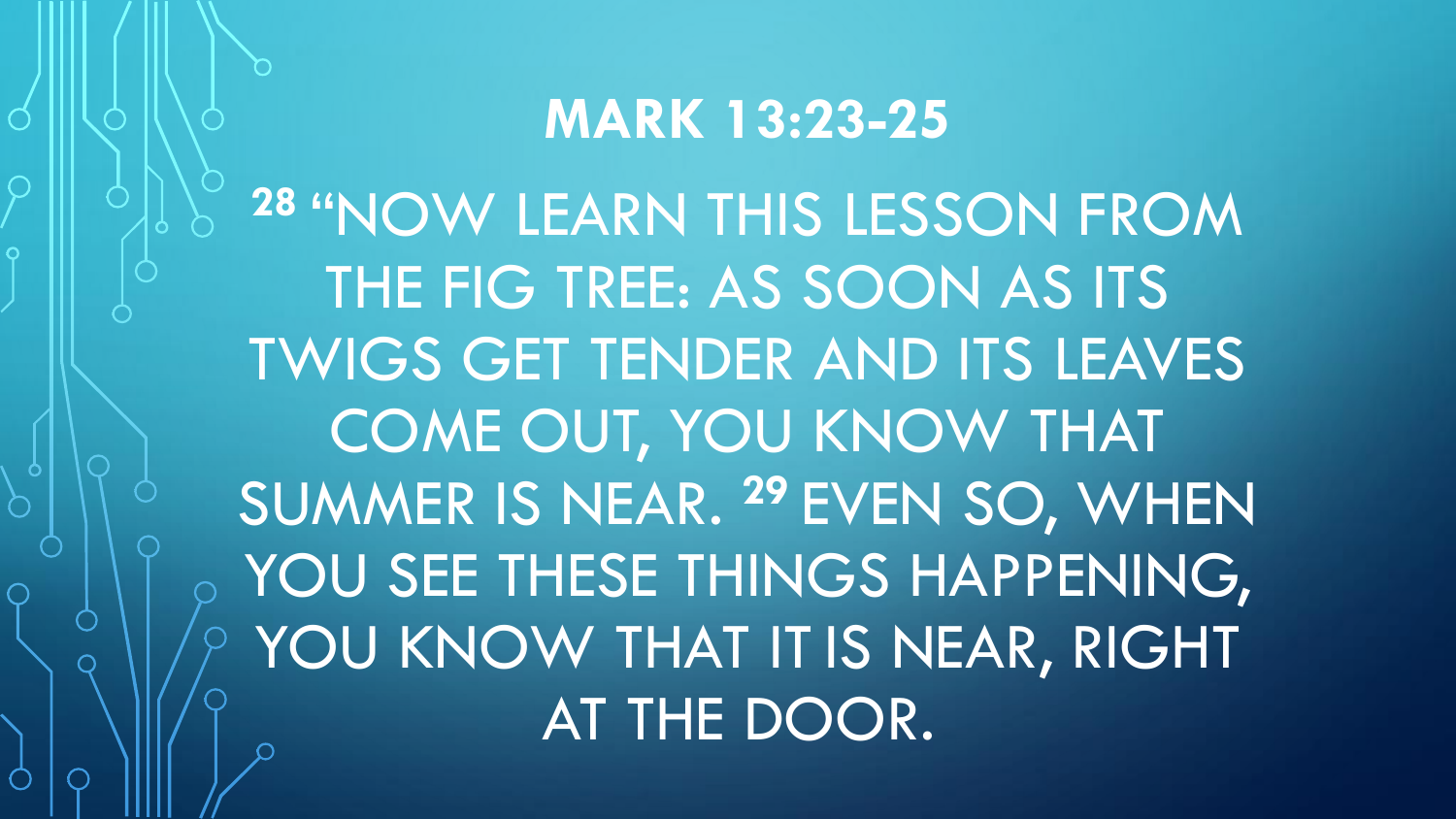**<sup>30</sup>** TRULY I TELL YOU, THIS GENERATION WILL CERTAINLY NOT PASS AWAY UNTIL ALL THESE THINGS HAVE HAPPENED. **<sup>31</sup>** HEAVEN AND EARTH WILL PASS AWAY, BUT MY WORDS WILL NEVER PASS AWAY.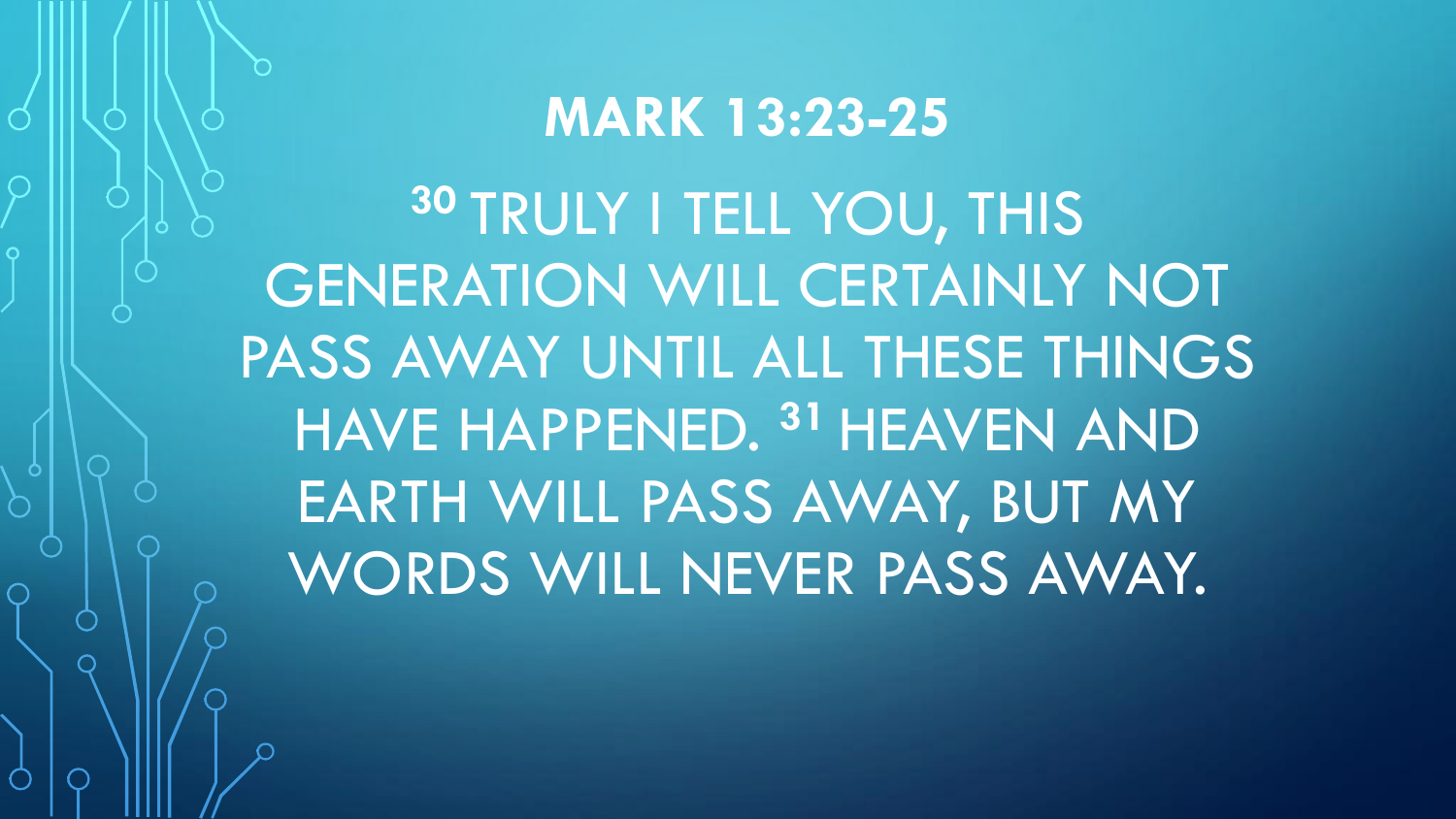**<sup>32</sup>** "BUT ABOUT THAT DAY OR HOUR NO ONE KNOWS, NOT EVEN THE ANGELS IN HEAVEN, NOR THE SON, BUT ONLY THE FATHER. **<sup>33</sup>** BE ON GUARD! BE ALERT! YOU DO NOT KNOW WHEN THAT TIME WILL COME.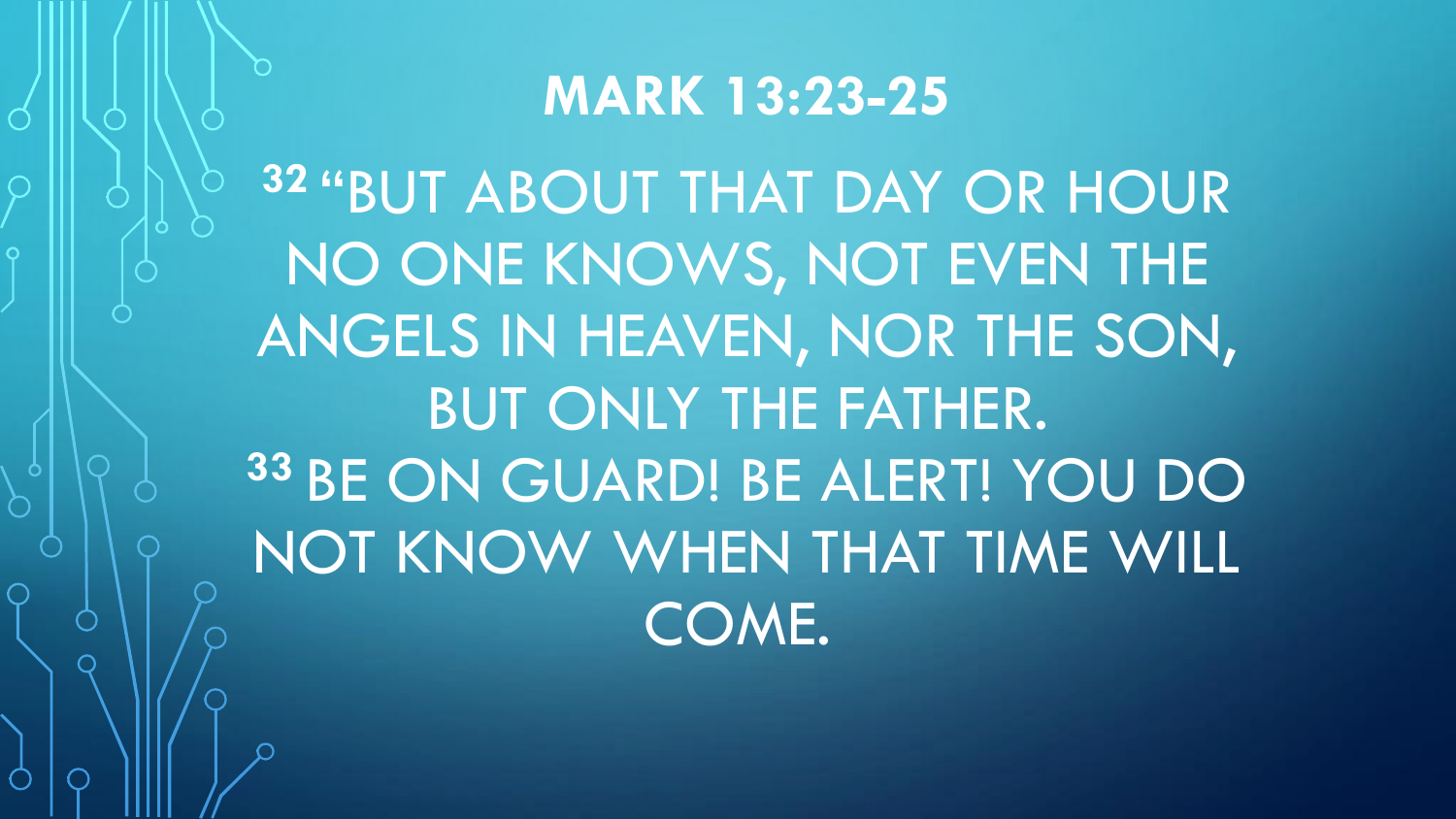**<sup>34</sup>** IT'S LIKE A MAN GOING AWAY: HE LEAVES HIS HOUSE AND PUTS HIS SERVANTS IN CHARGE, EACH WITH THEIR ASSIGNED TASK, AND TELLS THE ONE AT THE DOOR TO KEEP WATCH.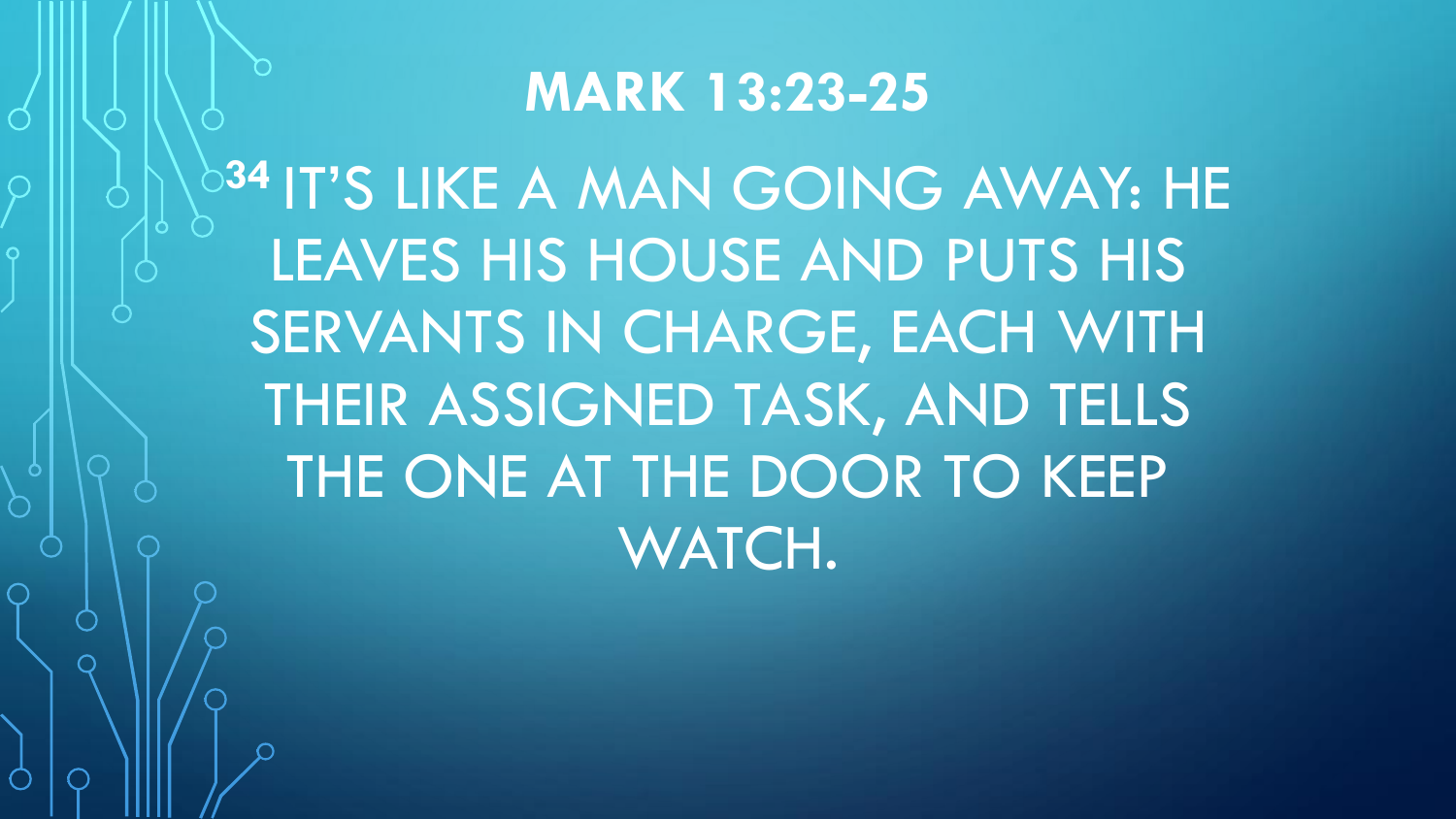**<sup>35</sup>** "THEREFORE KEEP WATCH BECAUSE YOU DO NOT KNOW WHEN THE OWNER OF THE HOUSE WILL COME BACK—WHETHER IN THE EVENING, OR AT MIDNIGHT, OR WHEN THE ROOSTER CROWS, OR AT DAWN.